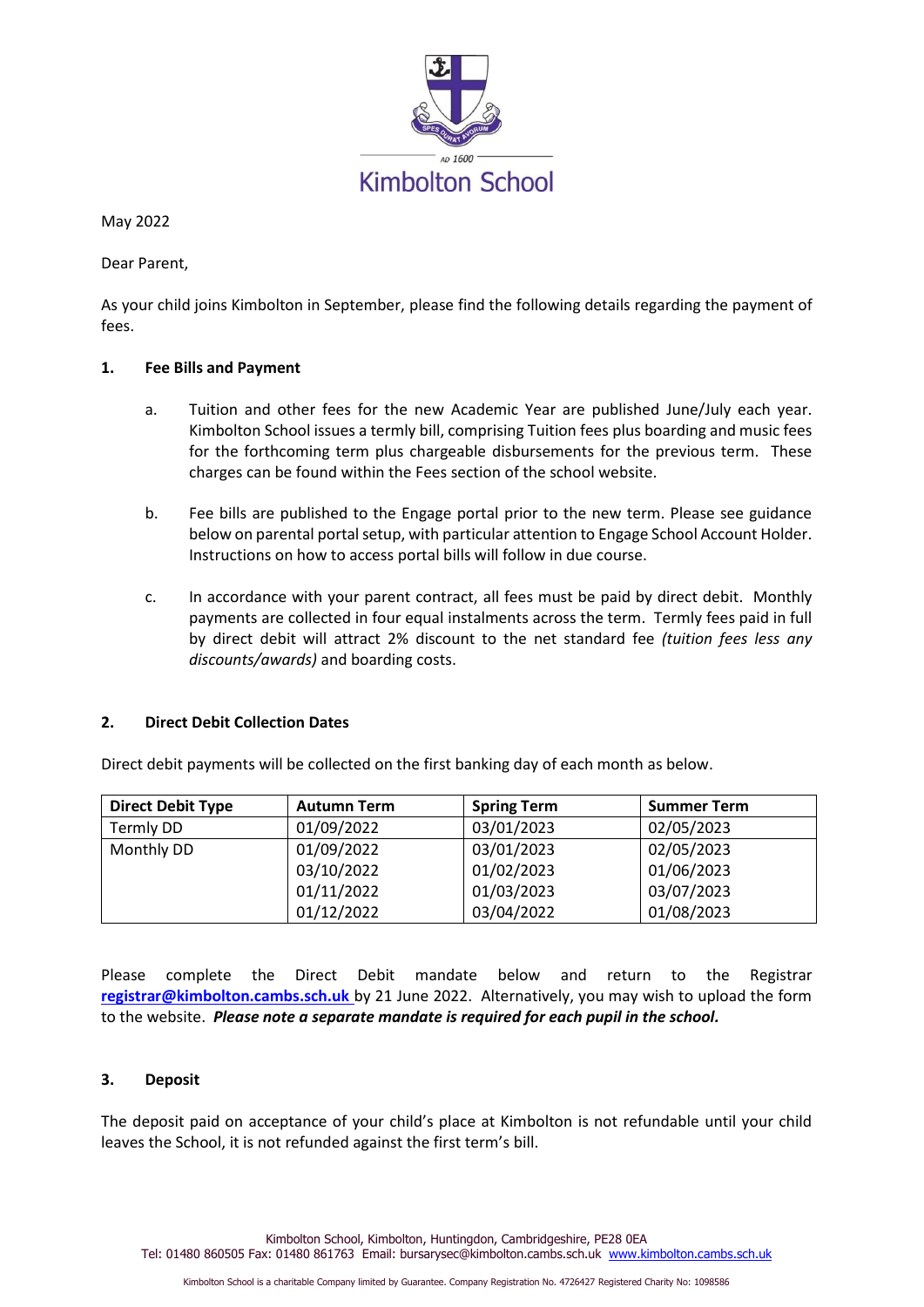#### **4. Advance Payment of Fees**

Fees paid two years or more in advance are eligible for a discount on the current termly fee. The discount is determined by bank deposit rates. Should you wish to make such an investment, please contact James Mclellan at [jmc@kimboltonschool.com](mailto:jmc@kimboltonschool.com) for further details.

#### **5. Late Payment of Fees/Failed Direct Debit Collections**

2% interest will be charged daily on fee bills not paid by the relevant due date each term until the balance due is settled in full. Failed direct debit collection will incur a £50 charge. The School takes positive action to recover fee debt.

#### **6. Terms and Conditions**

The School's current Terms and Conditions were sent to parents by the Registrar along with the offer of the place, acceptance of which you would have acknowledged when accepting the place and paying the deposit. A further copy can be obtained from the website.

#### **7. Bursary Opening Hours**

The Bursary is open during the following periods:

- a. Term time between 8.30 am and 5.00 pm Monday to Friday.
- b. Out of term: 9.00 am and 4.30 pm Monday to Friday (*closed during Christmas Week*).

Yours faithfully,

ryhme

Jenny Agnew Bursar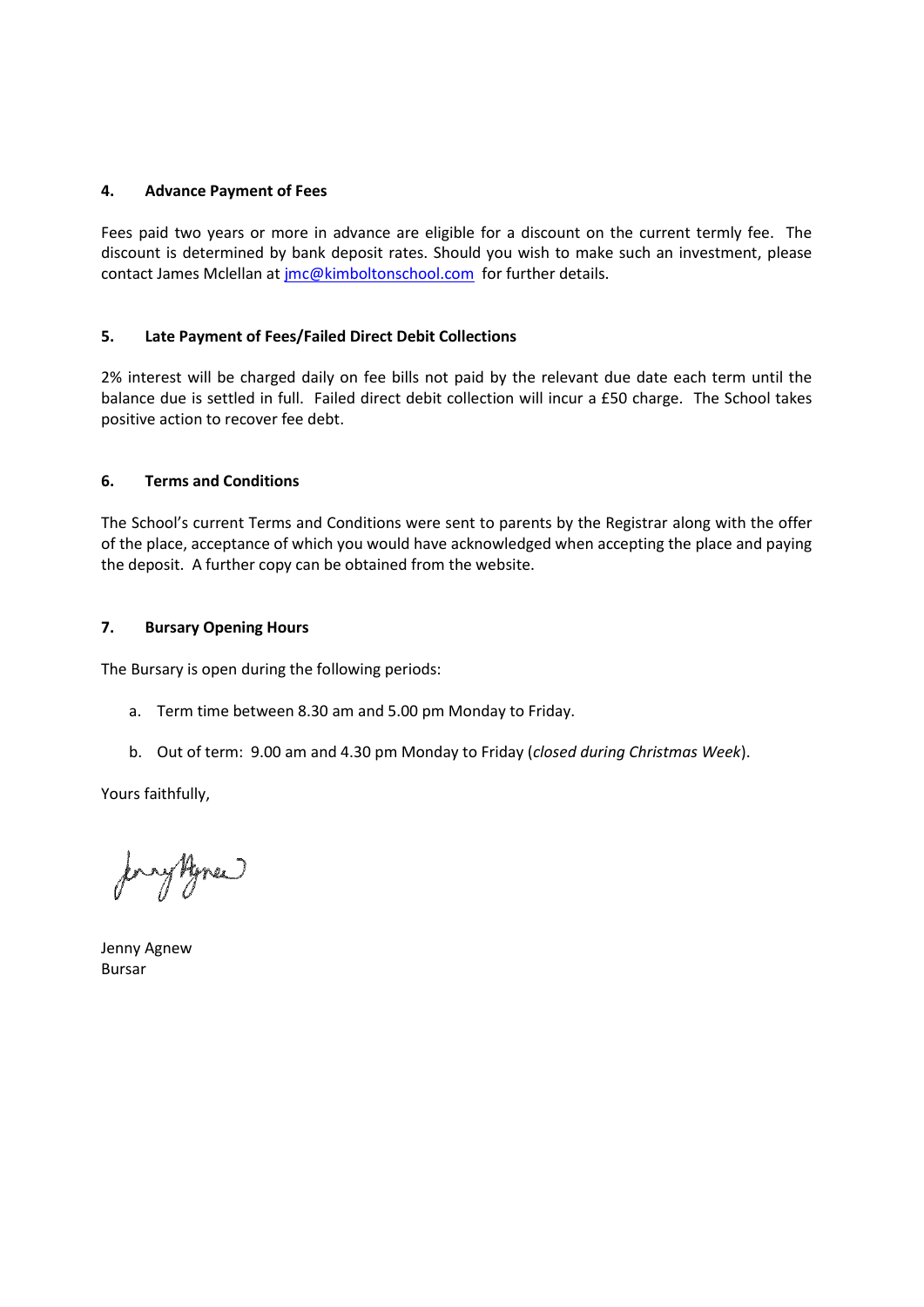

# **Kimbolton School – Engage Parent Portal Setup Guidance**

The way parent contacts are set up in the Parent Portal will be determined by what information the parents want to see. There are 2 main options as to how parents can be setup in Engage as outlined below, please ensure you select the option that best sets out your family circumstances.

**PLEASE NOTE:** The current Engage School Account Holder (parent) has been identified from the parent account from which the deposit was received. In the event this was a joint bank account, it may be the case that the parent account setup in Engage may not meet with your particular circumstances. Please clearly indicate on the attached Direct Debit mandate who the Engage School Account Holder will be and we will amend accordingly.

# **Joint Parent Contact**

- Parents login to a single portal account using one primary email address and password.
- Both parents can see all billing transactions and pupil information regarding their children.
- Parent App shows all billing information.
- Both Parents can have their own email addresses listed for Engage notifications.
- Only one billing account per family (cannot have separate billing accounts per pupil).

# **Individual Parent Contact**

- Only the Engage School Account Holder will see all billing transactions. The other parent will not have site of any billing information through their portal login.
- Each parent has an individual portal login / parent app providing they have separate email addresses.
- Can facilitate split billing per pupil e.g. parent 1 pays Fees, parent 2 pays Extras.
- Parent App only shows billing information related to the Engage School Account Holder.
- Both parents have full access to the pupil academic information.
- If using individual accounts, one parent must be nominated as the Engage School Account Holder (even if payment is from a joint account.).

# **Contact with Specific Requirements (not covered above)**

- A bill payer other than a parent does not require access to the portal and as such would need to be sent the bill separately where they have signed the contract with the school.
- Where bill payer is not a party to the school contract, it will be the responsibility of the parent to forward the bills to the payer as the school has no official contract with that party.
- This would also apply to companies of parents that are paying the bill.
- Any parents with specific billing requirements not detailed above, should contact us directly to discuss best option for setting up accounts.
- The parent would need to contact [fees@kimboltonschool.com](mailto:fees@kimboltonschool.com) to discuss details in this scenario.